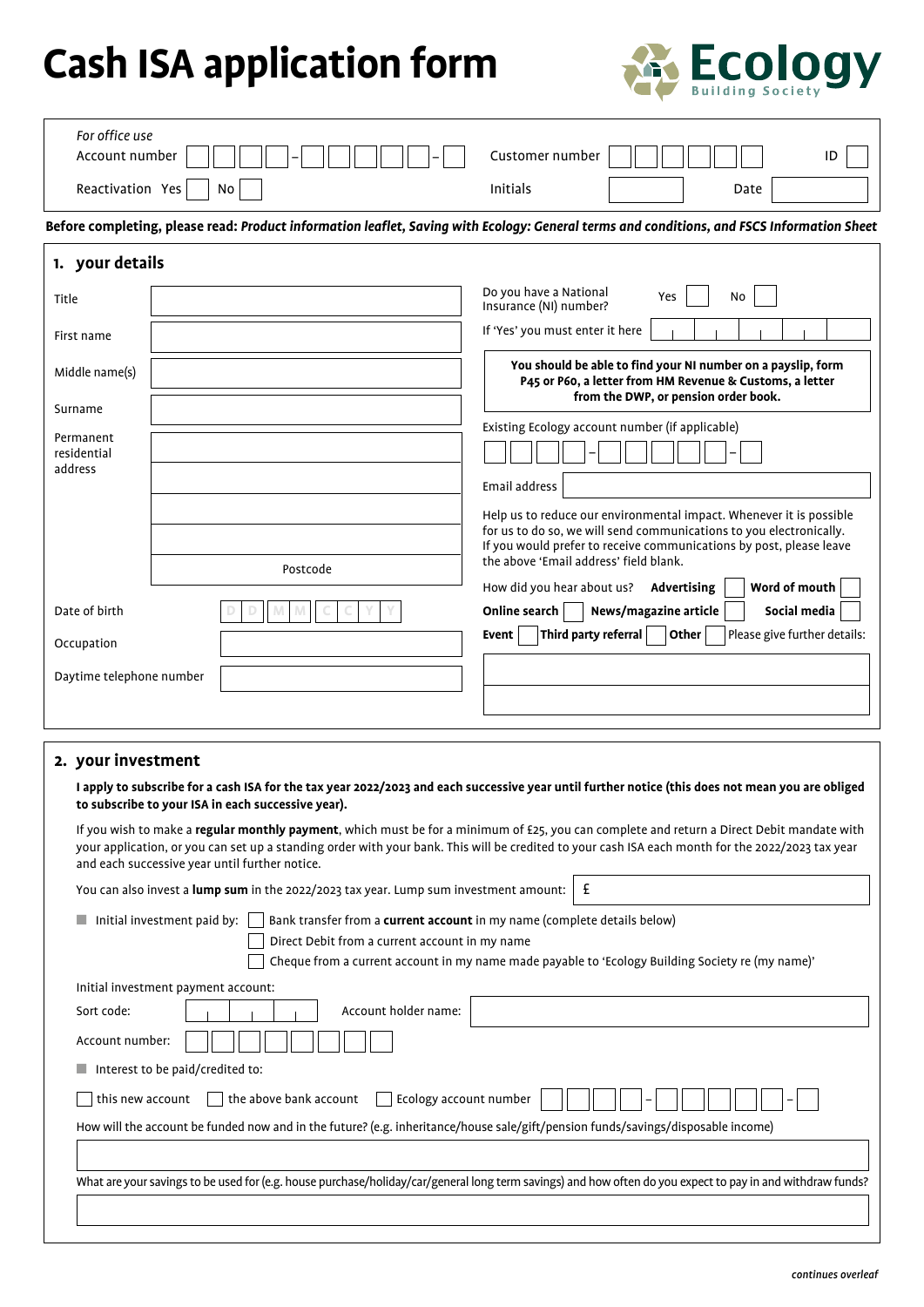## **3. your preferences**

We would like to keep you informed about Ecology's accounts and services, and about like-minded organisations. If you would like to opt in please tick below:

I would like to receive marketing communications from Ecology, including information about its products and services. I would like Ecology to send me marketing communications about like-minded organisations.



If you later change your mind about the information you want to receive from us or how you want to receive it, you can request this by contacting us via email at **savings@ecology.co.uk** or post.

## **4. use of your information**

Ecology Building Society is the Data Controller of any personal data you supply.

The information you provide, we obtain through our dealings with you or about your account will be held on the Society's computers and in other records. We may use and share your personal information to help us provide the services you are applying for and to conduct an electronic search on you via the services of external agencies in order to confirm your identity and comply with money laundering regulations.

Under relevant data protection laws, you have a number of rights including the right to see and receive a copy of information held about you on our records and to ask for any inaccurate details to be corrected. For more details of how we will use and share your personal information, and about your rights, please read our Privacy Notice: **ecology.co.uk/homepage/privacy‑notice**

If you have any questions about the relevant data protection laws or your rights under them, please write to the Data Protection Officer, Ecology Building Society, 7 Belton Road, Silsden, Keighley, West Yorkshire BD20 0EE or email **DPO@ecology.co.uk**.

## **5. declaration and authorisation**

#### **Please read the following before signing in the space provided below**

I declare that:

- 1. I am 16 years of age or over.
- 2. All subscriptions made, and to be made, belong to me.
- 3. I have not subscribed, and will not subscribe, to another cash ISA in the same tax year that I subscribe to this cash ISA.
- 4. I have not subscribed, and will not subscribe, more than the overall subscription limit in total to a cash ISA, a stocks and shares ISA, an innovative finance ISA and a Lifetime ISA in the same tax year.
- 5. I am resident in the United Kingdom for tax purposes or, if not so resident, either perform duties which, by virtue of Section 28 of Income Tax (Earnings & Pensions) Act 2003 (Crown employees serving overseas), are treated as being performed in the United Kingdom, or I am married to, or in a civil partnership with, a person who performs such duties. I will inform Ecology Building Society if I cease to be so resident or to perform such duties or be married to, or in a civil partnership with, a person who performs such duties.
- 6. I authorise Ecology Building Society:
- to hold my cash subscriptions and any interest earned on those subscriptions
- to make on my behalf any claims to relief from tax in respect of ISA investments
- 7. I have read the cash ISA terms and conditions and agree that they, and the Rules of the Society for the time being in force (copies of which are available on request) will form the basis on which the account will operate.
- 8. I have received/downloaded and read the FSCS Information Sheet provided by the Society.
- 9. This application form has been completed to the best of my knowledge and belief.

Signature **Date of the Signature of the Signature of the Signature of the Date of the Date of the Date of the Date of the Date of the Date of the Date of the Date of the Date of the Date of the Date of the Date of the Date**